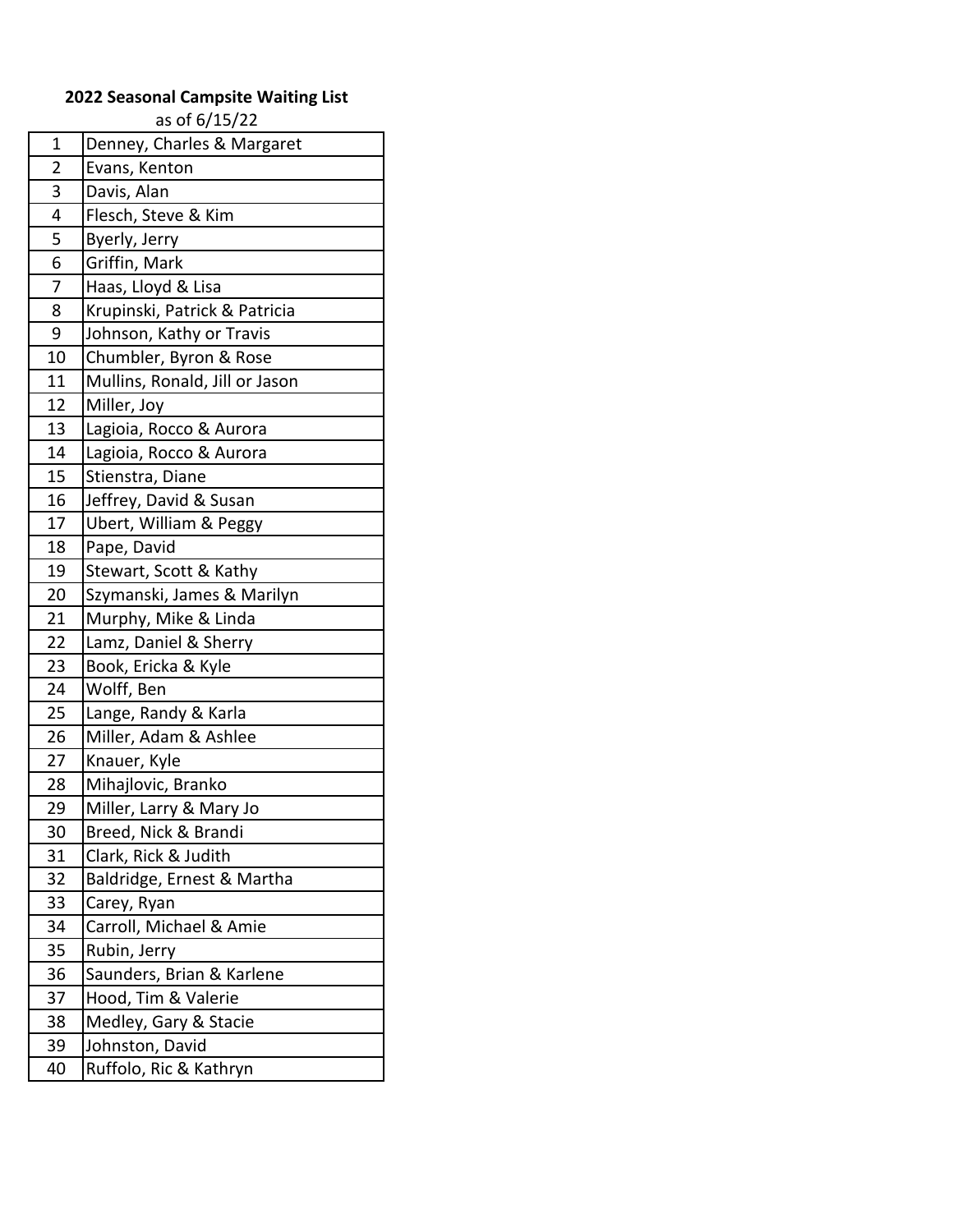| 41 | Streit, Dillon & Michelle  |
|----|----------------------------|
| 42 | Jursich, Michael & Amy     |
| 43 | Cox, Joe                   |
| 44 | Toepfer, Vicki             |
| 45 | Wellman, Darren & Donna    |
| 46 | Pries, Donna               |
| 47 | Frieri, Joe & Carissa      |
| 48 | Maniglia, Jeff & Laurie    |
| 49 | Flynn, Mike & Stacey       |
| 50 | Heaver, Robert             |
| 51 | Stauffacher, Terry         |
| 52 | Wiegel, Aaron              |
| 53 | Wasmund, Thomas & Sherri   |
| 54 | Stith, Herbert             |
| 55 | Allen, Michael & Kelly     |
| 56 | Burbach, Kim               |
| 57 | Birkett, Rich & Jackie     |
| 58 | Caldwell, James            |
| 59 | Mackenzie, Craig & Theresa |
| 60 | Nickels, Lynda             |
| 61 | Judas, Kevin & Deb         |
| 62 | Winter, Josh or Sharon     |
| 63 | Smith, Eric & Candice      |
| 64 | Rydholm, Steve             |
| 65 | Saunders, Shawn            |
| 66 | Hurtado, Alison            |
| 67 | Lampros, Tony & Pamela     |
| 68 | Sopko, Jeff                |
| 69 | Rodriguez, Richard         |
| 70 | Porzezinski, Daniel        |
| 71 | Laskowski, Jeremy          |
| 72 | Mowery, Mike               |
| 73 | Bonner, Tom                |
| 74 | Anspach, Gary              |
| 75 | Stodden, Karl & Angela     |
| 76 | Ackerman, David & Sharon   |
| 77 | Flatley, Zachary           |
| 78 | Harris, Mike               |
| 79 | Sterbenz, Thomas           |
| 80 | Grassly, Paul              |
| 81 | Miller, Mike               |
| 82 | Thompson, Joe & Julie      |
| 83 | Lopez, Kenneth & Brenda    |